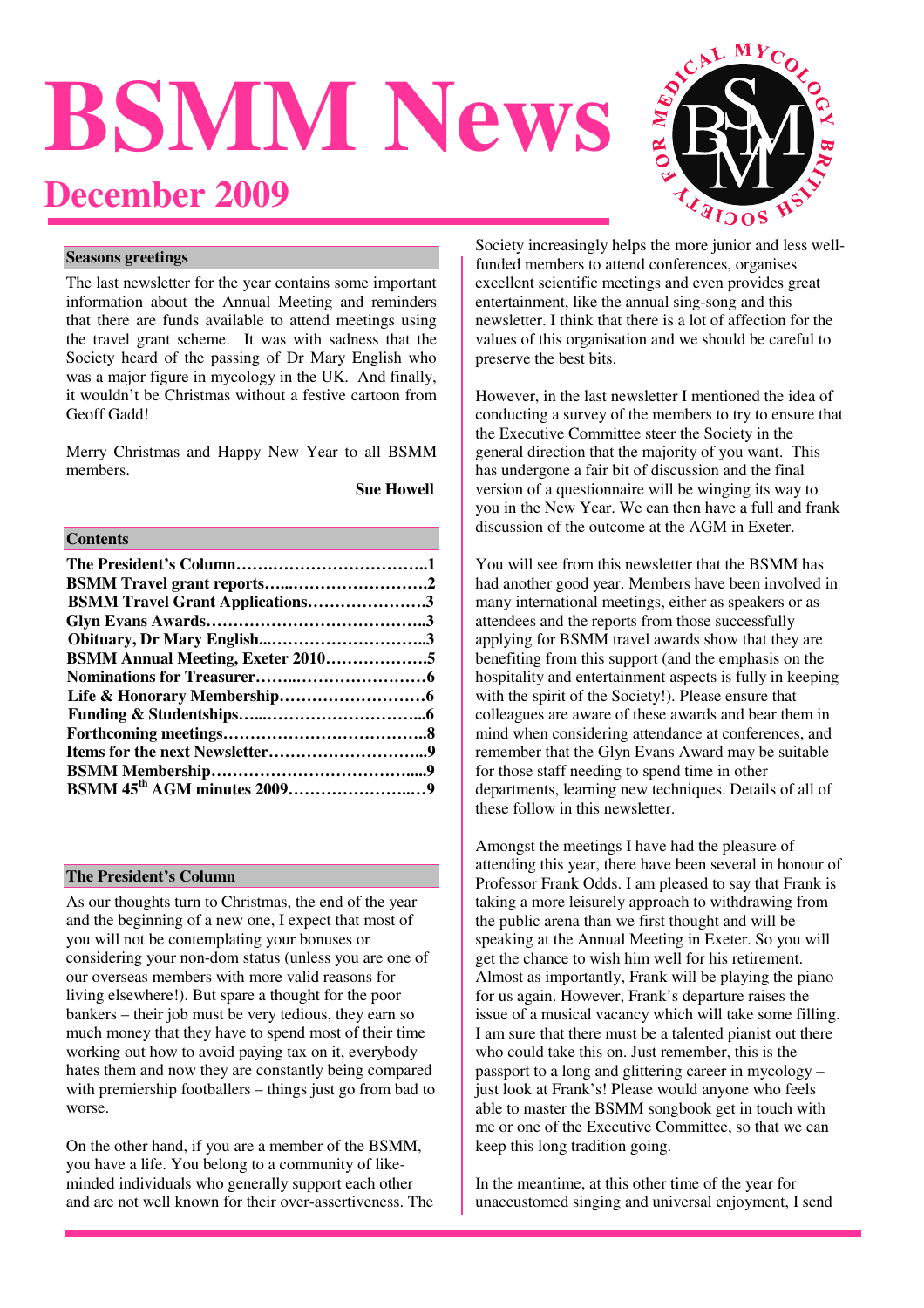

you all seasons greetings and best wishes for a happy and healthy New Year.

 **Chris Kibbler** 

# **BSMM Travel Grant Report**

#### **24th International Conference on Yeast Genetics and Molecular Biology**.

The meeting took place in Manchester between the  $19<sup>th</sup>$ and  $24<sup>th</sup>$  of July this year. I am grateful to the BSMM for awarding me a travel grant that enabled me to attend this meeting and to present data from my PhD project to the international yeast community in the form of a poster.

The meeting was quite intense and comprised talks on a wide variety of topics ranging from chromatin and genome stability over cell cycle, protein trafficking and systems biology to a session on yeasts as pathogens. The latter was of particular interest to me as the focus of my research is the pathogenic fungus *Candida albicans*. There were workshop sessions on different topics including signal transduction, control of gene expression and yeast as a model for disease. I was particularly interested in the talks by Francesc Posas, who explained the complex role of the Hog1 kinase in stress adaptation; and by Susan Lindquist, who was illuminating a role for the conserved chaperone protein Hsp90 in evolutionary change and in antifungal resistance mechanisms. A number of talks were also dealing with yeast as a model for aging, where telomere length and histone acetylation were of particular significance.

The conference dinner was held at Manchester United Football Club in Old Trafford. This included a tour through the museum and actually sitting in the stands of the stadium to have the conference picture taken. Even after a three course dinner nobody was too tired to dance to some excellent live music.

All in all this was a well organised meeting starring high-profile speakers from all over the world and an interesting mix of subject areas. I have seen a lot of exciting and thought-stimulating talks and will take away some ideas for my own research. The next YGMB meeting will take place in Poland in July 2011 - I can only recommend attending.

 **Kerstin Nather** 

# **Woods Hole Molecular Mycology Course, August 2009**

The two and a half week course is held at the Marine Biological Laboratories (MBL) in Woods Hole MA and is run by Prof. A. P. Mitchell and Prof. J. Edwards. This prestigious course has been running for 13 years and aims to provide expertise in pathogenic fungi. This year the course was formed from 18 students (grad students, postdocs and PI's) and 5 teaching assistants. Structurally the course offers a selection of carefully designed practical sessions, to get "hands-on" experience with the three main fungal pathogens: *Candida albicans*, *Cryptococcus neoformans* and *Aspergillus fumigatus* and days are packed with excellent technical sessions and research seminars. Speakers at this year's course included Prof. J. Heitman, Prof. T. White, Dr. S. Filler, Dr. J. Rhodes, Dr. C. Hull, Dr. J Morschauer, Prof, N. Gow, Dr. J. Stajich, Dr. T. Hohl, Prof. D. Carter, Dr. C. Kumamoto, Dr. J. Konopka, Dr. T. Mylonakis and Dr. A. Nantel.

Initial tasks included the design of this year's Woods Hole exclusive T-shirt and selection of the entertainment committee. One of the highlights of the course for me were the three *in vivo* experiments which enabled all students to gain practical experience with two of the most commonly used animal models in fungal research (squids and clams!). In addition, there was an evening session on career development, focusing on fellowship and grant applications. Although mainly aimed at the American system, this session did provide insight into the structure of grant applications and was extremely interesting for international students who are considering a career in the US.

The quiet surrounding settings, provided and excellent opportunity for networking with course instructors and invited speakers. Dr. R. Bennett joined the course for two days providing an excellent opportunity to discuss his Nature paper on same sex mating in *C. albicans* just days after its publication.

Long laboratory days were balanced with evening entertainment, varying from drinks at the local pub (Captain Kidd) to bowling and swimming with fluorescent jellyfish. The course was concluded with a graduation led by Prof. T. White, as Prof. J. Edwards left early to attend the retirement party of the BSMM's Prof. Frank Odds.

In summary, I would like to thank the BSMM for the travel grant I received for attending this course. It provided me with an opportunity to meet new people, learn new techniques and be exposed to leading researchers in the field.

 **Rebecca Hall** 

# **ISHAM 2009**

The 17th Congress of The International Society for Human and Animal Mycology was held in Tokyo, Japan, on May  $25^{th} - 29^{th}$ , 2009. The BSMM generously supported the attendance of several members, enabling us to experience a lively and challenging meeting. Under the title of "Medical Mycology in the 21st

.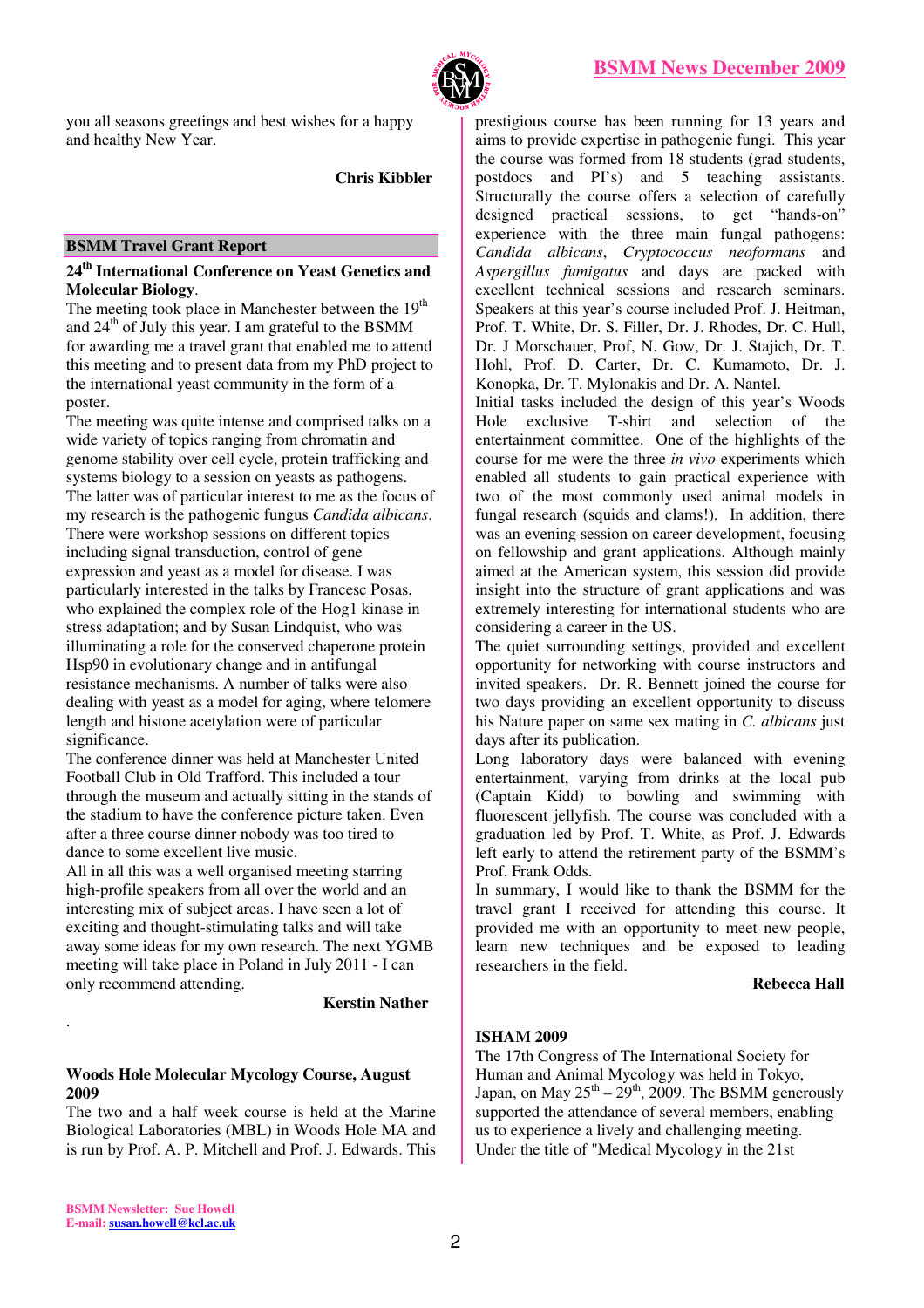

Century: Scientific Base and Anticipated Challenges", a variety of fascinating lectures and seminars addressed many issues which are faced by mycologists throughout the globe.

Talks addressing cell biology, biochemistry, immunology, and host pathogen interactions provided in depth insights into the basis of pathogenesis for multiple mycoses, including Aspergillosis, Cryptococcosis, Candidiasis and Zygomycoses. Groups from the UK were strongly represented throughout, with scientists from the Universities of Aberdeen, Manchester, Kent, London, Newcastle and Cardiff making essential contributions to morning sessions, keynote lectures and seminars.

Presentations of the latest clinical trends highlighted the importance of the biological work conducted into mycological pathogens. Despite much progress, it seems that problems of diagnosis and treatment of fungal infections remain as relevant in 2009 as ever before. Additionally, symposia into mycoses in Asia, Africa and South America introduced the work of many groups outside of Britain and Europe.

Highlights of the meeting included keynote speeches from leaders in the field. The historic account of the discovery and development of statins in the treatment of coronary heart disease by Akira Endo of Biopharm Research Laboratories, Tokyo, reinforced the potential impact that research into mycology can have on the health of millions worldwide. The collective contribution to our understanding of mycology from the other outstanding speakers cannot be overstated. Tokyo provided an exotic location for such a fantastic meeting, and the hospitality of the Japanese hosts was rivalled only by the beauty of the city.

 **Timothy Cairns** 

# **BSMM Travel Grant Applications**

In order to make the application process and notification of results more efficient the Executive Committee will review Travel Grant applications every two months for the coming year. The deadlines for receipt of applications are: 31/01/10, 31/03/10, 31/05/10, 31/07/10, 30/09/10, 30/11/10. The criteria for eligibility and purpose of the award can be found on the BSMM website along with the application form. If you are planning to attend a meeting why not apply for some travel funds.

# **Glyn Evans Award**

The Society recognized the huge contribution Prof Glyn Evans made to the BSMM and mycology by providing

an award to members to provide financial support to visit another laboratory for a period of training, usually to learn a specific technique. The Award contributes towards the costs of travel, accommodation and directly related expenses.

There are no set application deadlines for this award. And applications may be submitted for consideration at any time. An award will not usually be made if the applicant has received a previous award (Travel Grant or Glyn Evans Award) less than three years before the application date.

# **Obituary**



**DR MARY PHYLLIS ENGLISH 1919 - 2009** 

Mary English, one of the leading medical mycologists of her time and the author of two notable biographies of Victorian naturalists, died in Stamford, Lincolnshire, on 11 October 2009, aged 90.

Mary was born on 10 April 1919 in Malaya (now Malaysia), where her father was a rubber planter. She was brought up there and in Belgium before finishing her schooling at St. Stephen's College in Folkestone,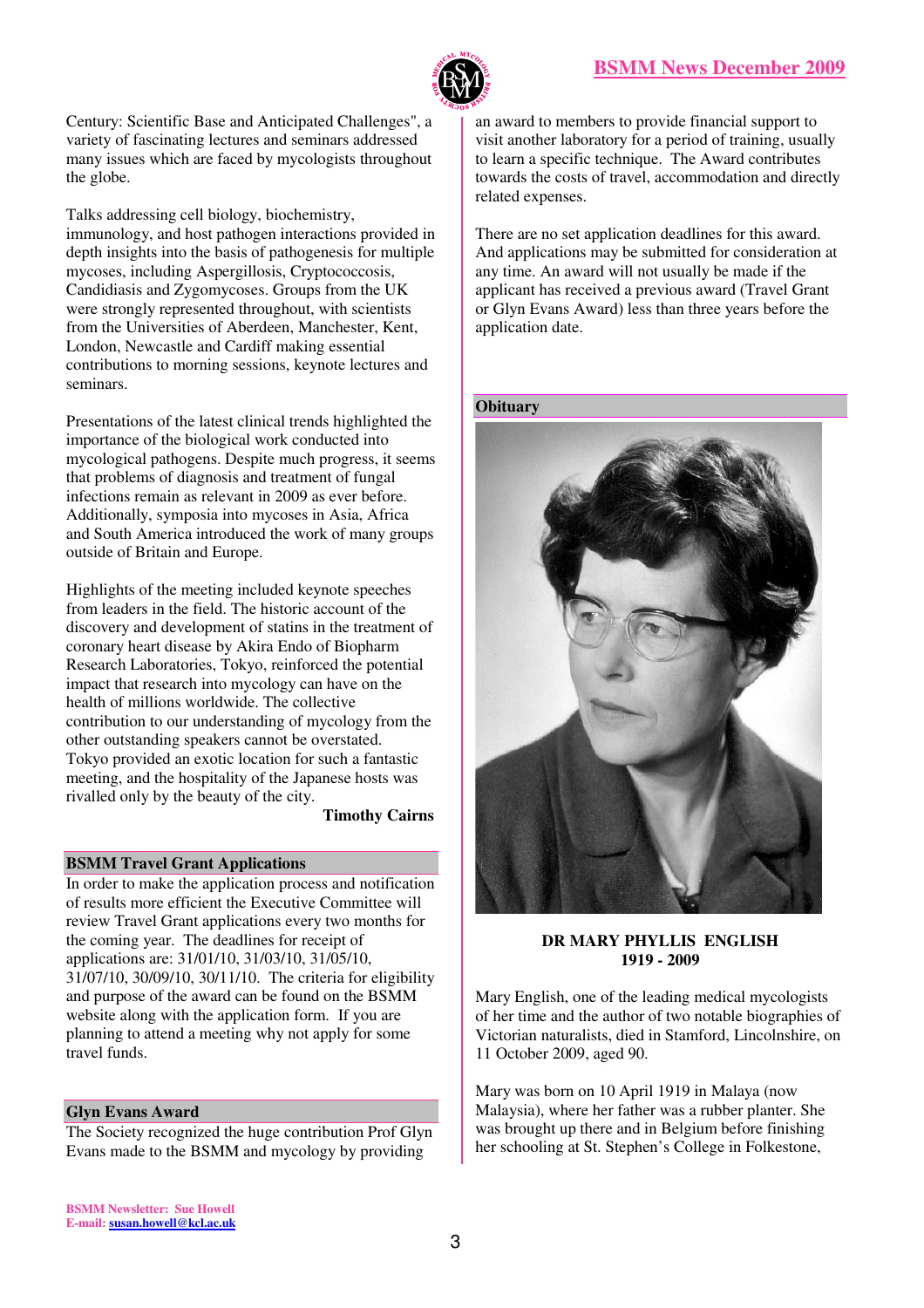

England. She then spent a year at the Regent Street Polytechnic in London, before obtaining a place at King's College, London in 1937. Evacuated to Bristol with her fellow students at the beginning of the war, she graduated with honours in Botany in 1941. Mary was then directed to work as an agricultural chemist for the War Agricultural Advisory Centre in Bristol, analyzing home-produced feeding stuffs for farm animals. During this period Mary studied in the evenings and weekends, obtaining an M.Sc. in Mycology from the University of London in 1943. By this time she was determined to pursue a career as a mycologist, and obtained a position as a plant pathologist at the East Malling Research Station in Kent where she studied fungal diseases in apple orchards. In 1946, Mary moved back to London to join a firm making science films, and this was followed by a spell as a Fellow in Mycology at the University of Birmingham.

In 1954, Robert Warin, a Consultant Dermatologist, and Kenneth Cooper, then Professor of Bacteriology, established a unit specializing in fungal diseases of humans at the United Bristol Hospitals. Their decision to appoint Mary English to head this unit provided her with a rare opportunity to enter the field. At that time, the majority of fungal infections were superficial, but Leeds and Glasgow were the only places in the country, outside London, where mycological diagnostic work was being carried out. The diagnostic service that Mary established at the Bristol General Hospital eventually came to serve many of the hospitals in the south-west and south of England, and was also used by many general practitioners. As medical practice advanced and opportunistic invasive fungal infections came into ever greater prominence, the service expanded to include serological testing and work with the antifungal drugs that were beginning to be introduced. In 1972, Mary and her unit were absorbed into the Pathology Department at the Bristol Royal Infirmary where she remained until her retirement in 1980.

Mary English was a meticulous worker who is best remembered for her ground-breaking research into the epidemiology of tinea pedis and the zoophilic dermatophytoses. However, her published work also included papers on the role of fungi in nail infections and the interpretation of laboratory tests in pulmonary aspergillosis. She discovered the hedgehog ringworm fungus, *Trichophyton erinacei*, on humans and animals in England after it had been reported for the first time from New Zealand, and she found that the field vole was the natural host of *Microsporum persicolor*. In 1970 she was awarded the degree of D.Sc. for her published research by the University of Bristol. Shortly thereafter, she was invited to join the Hospital Medical Committee of the United Bristol Hospitals and granted

the title of Consultant Mycologist, a singular honour for a clinical scientist at that time.

In 1980, Mary published her first book. 'Medical Mycology' was one of a series of 'Studies in Biology' sponsored by the Institute of Biology. It was designed to provide an introduction to the subject using selected diseases to illustrate the inter-relationships between fungus, host and the environment. By this time, Mary had become fascinated by the world of Victorian biological science, and following her retirement she embarked on a second career as a writer of biographies of some of the leading figures of the time. Initially, her interest focused on Mordecai Cubitt Cooke, one of nineteenth century Britain's most eminent mycologists and a founder of the British Mycological Society, who like herself on her mother's side, belonged to a branch of the Norfolk Cubitt family.

Her extensive research, which included a trip to Kenya to meet Cooke's youngest daughter (then in her nineties) and visits to Australia and New Zealand to meet other descendants, culminated in the publication in 1987, of a fascinating biography of this man of many talents. The son of a village shopkeeper who left school at the age of 14, Cooke was a self-taught naturalist who became an elementary school teacher, a museum assistant, economic botanist and civil servant, and finally the first professional mycologist to be appointed to the Royal Botanic Gardens, Kew. Despite international recognition, he remained an eccentric outsider among the gentleman scientists of the age.

Three years later, Mary published 'Victorian Values: The Life and Times of Dr Edwin Lankester'. Born in Suffolk of humble parentage, Lankester rose from apprentice to the local surgeon to become a London physician and naturalist. He became the first Medical Officer of Health in the Parish of St. James, Westminster, then Coroner for Middlesex, and became a leading figure in the struggle which culminated in the Medical Reform Act of 1858. His botanical contributions led to his election as a Fellow of the Royal Society.

In her last book, published in 2003, Mary collaborated with Professor Graham Ayliffe to write 'Hospital Infection: From Miasmas to MRSA'. This fascinating account of the social history of hospital care describes the rise, fall and re-emergence of new nosocomial infections, and documents the development of medical microbiology and infection control.

Mary was an active participant in the annual 2-day residential meetings of the Medical Research Council's Medical Mycology Committee, to which those known to be currently working on some aspect of medical or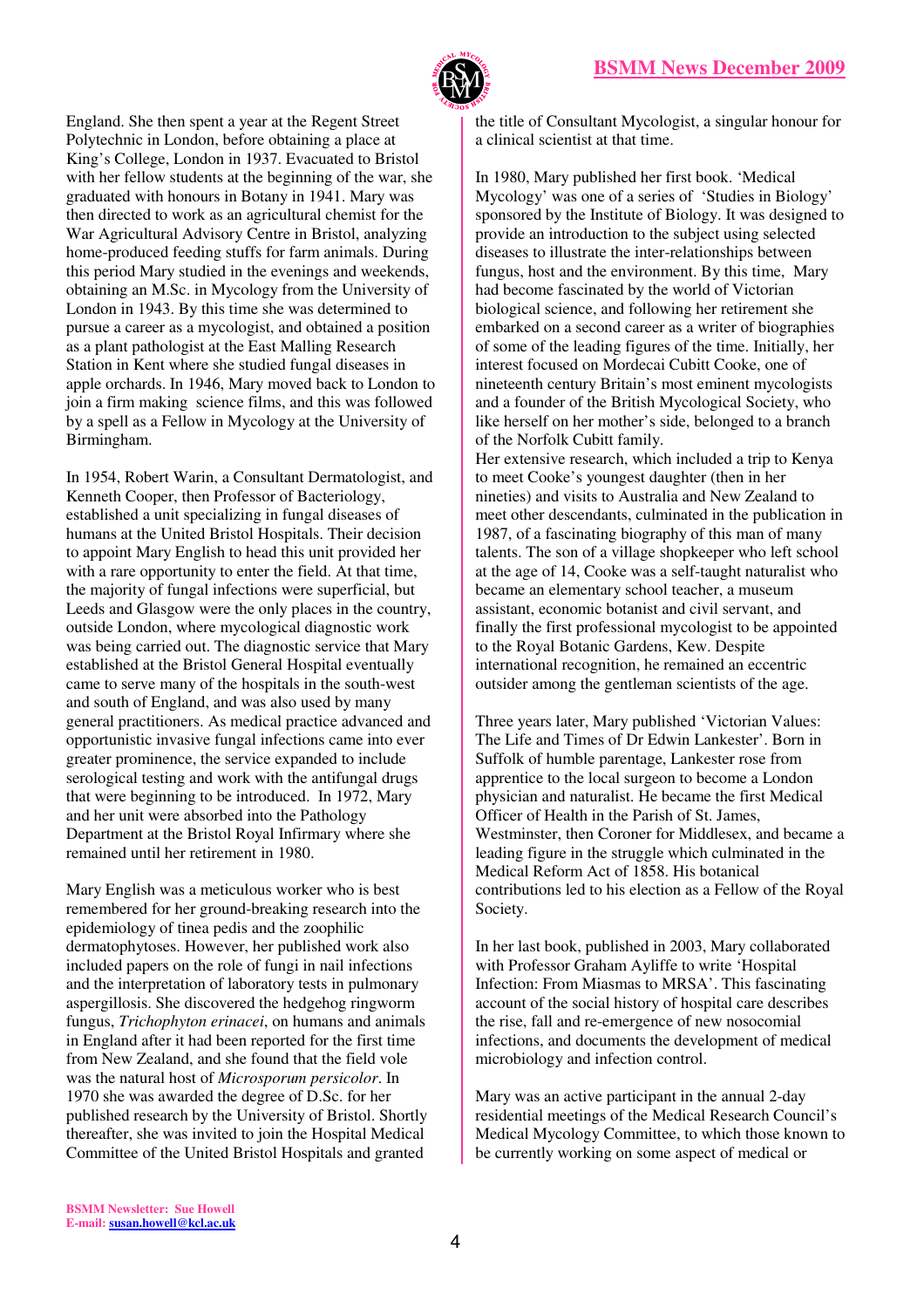

veterinary mycology were invited. In 1965, she was a founder member of its successor, the British Society for Mycopathology (later to become the British Society for Medical Mycology). In 1959 and 1973, she served as the local organizer of these annual meetings, and following her retirement she was elected an Honorary Member of the Society. Mary was also a member of the British Mycological Society for over 60 years. She served twice on its Council, and for many years, rarely missed an Autumn Foray.

As Mary herself pointed out, the small spore which was 'sowed in 1954 has grown into a very large mushroom', for Bristol is now the home of the Health Protection Agency's Mycology Reference Laboratory.

 **David Warnock** 

# **BSMM Annual Meeting Exeter 2010**

The **46th annual meeting** of the society will be held at the **University of Exeter** from **Sunday 18th April** to **Tuesday 20th April 2010**. The annual dinner will be in the Woodbridge suite of the Reed Hall Events Centre (http://www.exeter.ac.uk/reedhall/) on the Monday evening after the annual general meeting and Foundation lecture. Accommodation will consist of en suite rooms in Holland hall (please see virtual tour at http://www.exeter.ac.uk/virtualtours/accommodationbro adband/holland.shtml) or details of local hotel accommodation can be requested from the local organiser. All conference facilities for meeting sessions, accommodation and the annual dinner are within five minutes walk across the beautiful campus grounds.

> **Steven Bates, Local organiser s.bates@ex.ac.uk**

# **Programme of Meeting and Events**

# **SUNDAY 18th April 2010**

| $13:00 - 16:00$ | Executive committee meeting                |
|-----------------|--------------------------------------------|
| $14:00 - 18:00$ | Registration                               |
| $18:00 - 19:00$ | <b>Food and Refreshments</b>               |
| $19:00 - 20:00$ | <b>SPECIAL LECTURE</b>                     |
|                 | Medical mycology: where we've been         |
|                 | and where we're going - a personal view    |
|                 | <b>Frank Odds (University of Aberdeen,</b> |
| Scotland)       |                                            |
| $20:00 - 22:00$ | Poster session - Refreshments provided     |

#### **MONDAY 19th April 2010**

**Session 1: Clinical mycology and experimental models of fungal infections (Chair: B. Hube)**

**08:45** Mucormycosis and zygomycosis infections *Rod Hay (International Foundation for Dermatology, UK)* **09:10** *Candida*, *Aspergillus* and *Malessezia* infections *Sue Howell (St John's Institute for Dermatology, UK)*  **09:35** Experimental models of fungal infections: recent advances *Paul Fidel (Louisiana State University, New Orleans, USA)*  **10:00** Dermatophytes and the genome project *Ted White (Seattle Biomedical Research Institute, Seattle, USA)*

**10:25** OFFERED PAPER

#### **10:50 – 11:10 Coffee**

**Session 2: Fungal cell wall, morphogenesis and pathogenicity (Chair: Gordon Brown)**

**11:10** Fungal cell wall structure and surface moieties involved in adhesion

*Piet De Groot (University of Amsterdam, Netherlands)* 

**11:35** Receptor signalling in pathogenic fungi *Jesus Pla (University of Madrid, Spain)* 

**12:00** Yeast vs hyphae: roles in *Candida* virulence *Bernhard Hube (University of Jena,* 

*Germany)* 

**12:25** OFFERED PAPER

**12:40** OFFERED PAPER

#### **12:55 – 14:00 LUNCH and poster viewing**

| <b>Session 3: Host responses to fungal pathogens:</b><br>systemic (Chair: Neil Gow) |                                                                                      |  |  |  |
|-------------------------------------------------------------------------------------|--------------------------------------------------------------------------------------|--|--|--|
| 14:00                                                                               | Fungi and TLR sensing in myeloid cells<br>Marisa Gil (University of Valencia, Spain) |  |  |  |
| 14:25                                                                               | -Glucan receptor signalling<br><b>Gordon Brown (University of Aberdeen, UK)</b>      |  |  |  |
| 14:50                                                                               | Candida and the interferon response<br>Olivia Majer (Medical University Vienna,      |  |  |  |
| Austria)                                                                            |                                                                                      |  |  |  |
| 15:10                                                                               | <b>OFFERED PAPER</b>                                                                 |  |  |  |
|                                                                                     | 15:25 OFFERED PAPER                                                                  |  |  |  |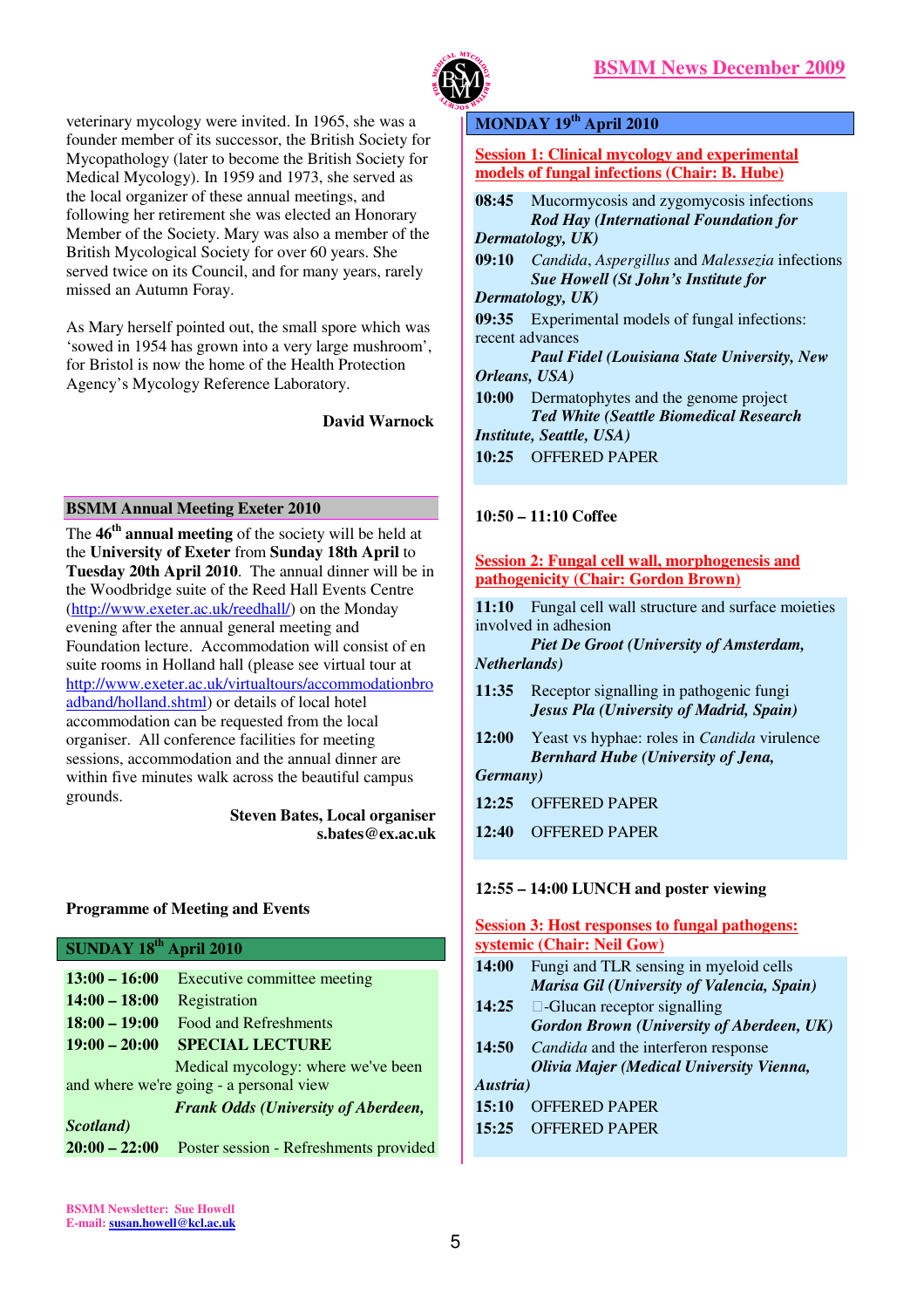

# **MONDAY 19th April 2010 (continued)**

**15:40 – 16:15 Coffee 16:15 – 17:45 BSMM AGM or poster viewing** 

# **Sess**i**on 4: FOUNDATION LECTURE**

| 18:30 |  | Drinks reception |
|-------|--|------------------|
|-------|--|------------------|

**19:00** Sexual reproduction in fungal evolution and virulence

*Joe Heitman (Duke University, USA)*

**20:00** BSMM Annual Dinner and Sing Song!

# **TUESDAY 20th April 2010**

**Session 5: Host responses to fungal pathogens: mucosal (Chair: Paul Fidel)**

- 08:45 *Pneumocystis* and epithelial signalling *Andrew Limper (Mayo Clinic College of Medicine, Rochester, USA)*
- 09:10 Epithelial recognition of *Candida David Moyes (King's College London, UK)*
- 09:35 *Aspergillus* activation of epithelial tissues *Nir Osherov (Sackler School of Medicine,*

# *Israel)*

10:00 OFFERED PAPER

10:15 OFFERED PAPER

# **10:30 – 11:00 Coffee**

# **Session 6: Translational research: antifungal and immune therapy (Chair: Rod Hay)**

11:00 Current status of antifungal drug therapy and potential new targets

#### **William Hope** *(University of Manchester, UK)*

11:25 Predisposition to chronic mucocutaneous candidiasis and APECED *Desa Lilic (Newcastle University, UK)* 

11:50 Role of IL-17 and IL-22 in fungal protection

and translational medicine

*Teresa Zelante (University of Perugia, Italy)* 

- 12:15 OFFERED PAPER
- 12:30 OFFERED PAPER

# **12:45 Prize award: Best Oral Presentation from OFFERED papers**

**12:50 – 14:00 LUNCH** 

# **END OF PROCEEDINGS**

# **Nominations for Treasurer**

The position of Treasurer for the BSMM is up for election and nominations are invited. If you know of someone who would be interested in being our next Treasurer please contact Sue Howell on susan.howell@kcl.ac.uk for a nomination form. The form requires a proposer and a seconder and has to be signed by the person nominating. Please submit your nominations by  $31<sup>st</sup>$  January 2010.

#### **Life and honorary membership**

The Society would like to ensure that it acknowledges the contributions of it's members and welcomes nominations for life and honorary membership. Life and honorary members have all the privileges of ordinary membership but are exempt from paying any annual subscription charges. The constitution sates that "Members of at least 10 years standing, who have retired from active practice, shall be eligible to become life members. Members who have made a notable contribution to medical or veterinary mycology and/or to the work of the Society, shall be eligible for nomination to honorary membership."

A member can be nominated for either life or honorary membership by the Committee or by two members, as long as the nomination is received by the General Secretary by the 18<sup>th</sup> January 2010. The award of life or honorary membership is then voted upon at the AGM.

# **Funding and Studentships**

#### **The Gilead UK & Ireland Fellowship Programme 2010**

Following the successful launch of the Gilead UK and Ireland Fellowship Programme (GUKIFP) in 2009, we are pleased to provide details for an expanded Fellowship Programme for 2010, which aims to provide grants amounting to £780,000.

In 2009 the Fellowship review committee awarded 19 grants totalling over £335,000 across three disease areas – HIV, Invasive Fungal Disease and Chronic Hepatitis B (cHBV) to applicants throughout the UK and Ireland whose projects represented a broad range of initiatives in a variety of settings from Aberdeen to Dorset.

The committee were genuinely impressed by the diversity and coverage of projects submitted for funding in 2009 and subsequently, the lessons learnt from the successful applications will be shared at a Best Practice Sharing Event to be held at The Kings Fund in London on  $20<sup>th</sup>$  and  $21<sup>st</sup>$  May 2010. Further details of this event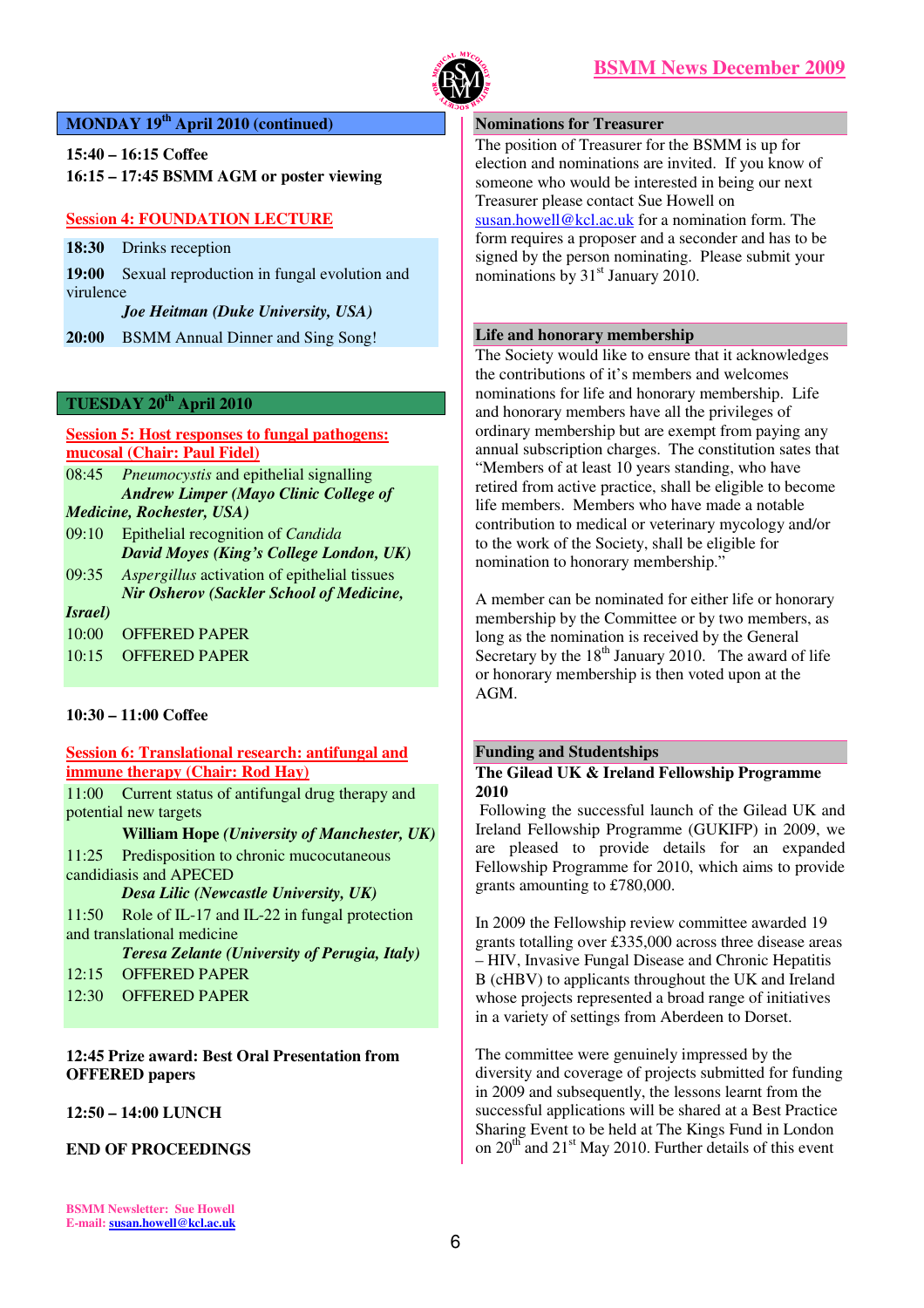

can be obtained by contacting the Fellowship coordinator at fellowshipprogramme@gilead.com.

The aims of this programme are to support the development, exploration and dissemination of best practice which enhances patient care in the specific disease areas of HIV, Invasive Fungal Disease and Chronic Hepatitis B. Financial grants amounting up to £780,000 will be awarded to individual organisations or groups of healthcare providers within a locality whose proposals best demonstrate a plan to deliver:

1. Targeted, locally based initiatives, in high prevalence areas that increase HIV diagnosis and linkage into care. £300,000 will be available and this is expected to fund 10-14 projects

2. Broader, regional based initiatives which aim to replicate proven and effective, HIV diagnosis programmes across a clinical network by utilising existing linkages to care.

£300,000 will be awarded to 3 to 4 projects. These grants will be awarded at SHA/Clinical network level and are contingent upon committed matched funding from the local NHS, to ensure sustainability of the project

3. Targeted, locally based initiatives, in high prevalence areas, that increase cHBV diagnosis and linkage into care.

£100,000 will be available and this is expected to fund 6-8 projects

4. Audit programmes to determine the optimal treatment pathways for patients with Invasive Fungal Disease. £80,000 will be available for this and is expected to fund 4-6 projects

Clear criteria upon which grant requests will be assessed have been established as we expect this to be a highly competitive process for funding, similar to 2009.

Applications will be accepted from  $10<sup>th</sup>$  December 2009  $-31<sup>st</sup>$  March 2010 and we anticipate awards being made by the end of April 2010. The funding awarded is contingent on projects being completed by March 2011. For regional based HIV testing initiatives we would expect the Gilead funding to be utilised within 12 months from the award date, even if the project continues beyond that date with local NHS funding.

In order to facilitate the sharing of best practice, Gilead Sciences Ltd will again be hosting an event in the second quarter of 2011 at which the award recipients will be invited to present the learnings gained from their project with other grant recipients and interested colleagues.

Gilead is committed to supporting local initiatives which ultimately improve patient care and we look forward to receiving completed applications over the next few months. For more information on The Gilead UK & Ireland Fellowship Programme, for details of how to apply and the assessment criteria, please contact us at fellowshipprogramme@gilead.com.

Yours sincerely,

Lisa Bright General Manager, Gliead Sceinces Ltd, UK & Ireland Dr Cham Herath Medical Director, Gilead Sciences Ltd, UK and Ireland

# **Infectious Disease Research Network (IDRN) - Student Placement Programme**

This is a brand new IDRN activity, and is intended to act as a catalyst, or match-making facility, between talented and committed students, and institutions in the United Kingdom, by allocating volunteers to infectionrelated research projects (placement time could be anything from a few weeks, to a year-long placement, to one day a week during term times).

# **If you're a researcher...**

 …And you could do with extra help on a study, then do send us the details (including brief details of the likely type of work on offer, plus the length of time of placement). There is a short form on the above webpage (or email us the details directly)

. Also, see the programme webpage for interested students. This page will be continuously updated in the coming months.

If any of the student profiles are of interest, please do contact them directly. The method of recruitment (interview, taking up of references etc) is up to you, although if the IDRN can help in any way, please do contact us.

(If you do recruit a student via this method, do email us to let us know!)

# **If you're a student...**

 …And you are thinking a work placement in a research institution might be for you, then do send us your details, research interests and requirements (e.g.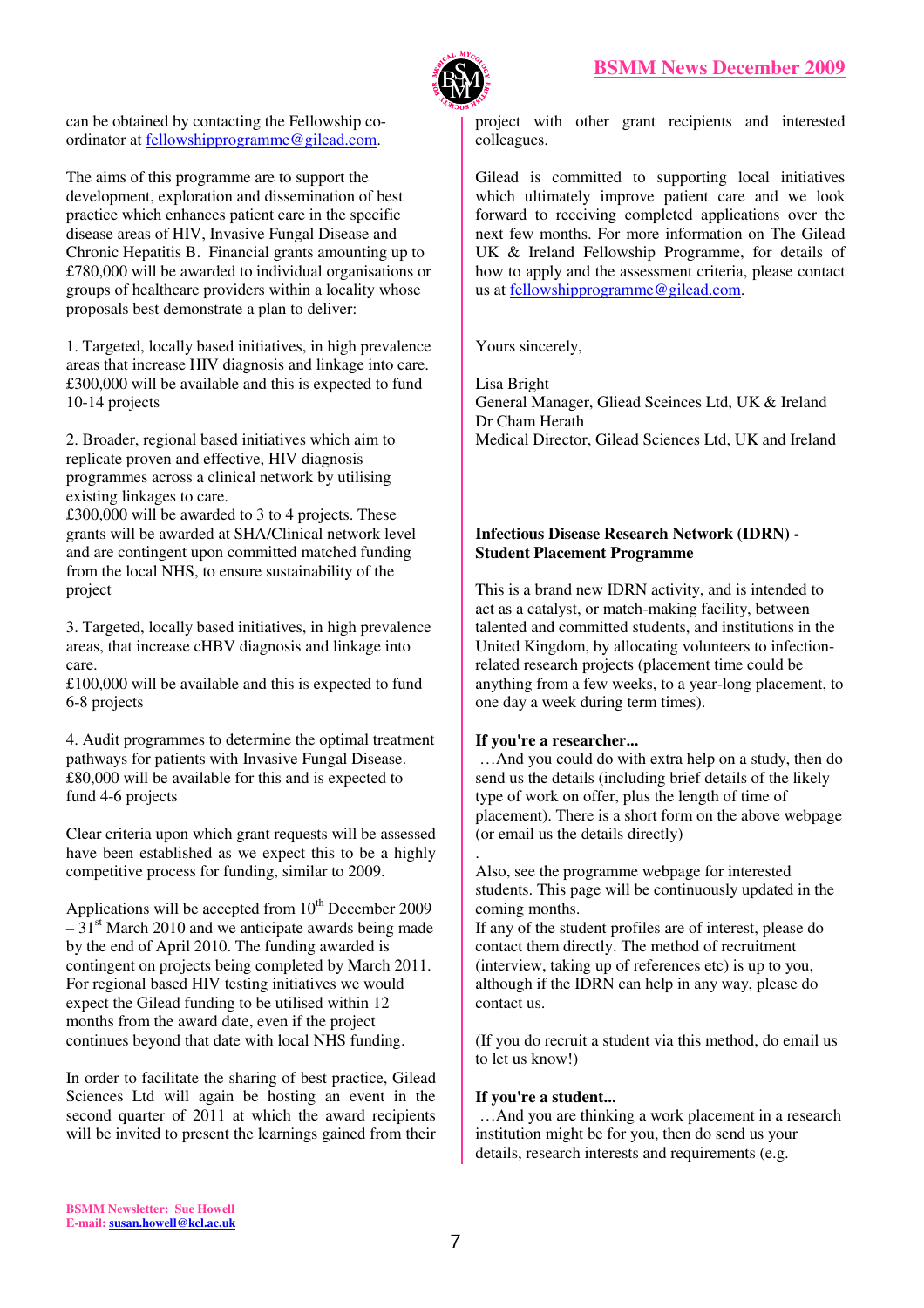

location of work, prefer lab-based or non lab-based activity etc). The programme webpage has a brief form for you to fill out. We'll upload your information to this page for researchers to browse, and contact you if they so wish.

# **Advantages of this programme**

The student will

 Gain valuable skills, experience and knowledge relating to current research and research

methodologies

 Gain valuable contacts in research institutions Have a stronger curriculum vitae

The research institution will

 Gain a willing worker to assist with research procedures

 Have an extra pair of hands, that can enable activity, processes or other short-term projects to be put in place that may otherwise not have been possible

 Have positively contributed towards a students' knowledge and experience

 Have promoted their own area of research and facilities for the 'next generation'.

# **Whats next?**

Well, if you're a student, send us your details. If you're a researcher, likewise. And look at the programme webpage regularly to see if there are students / projects that suit you.

Over the next few months, the IDRN will forward details of the programme far and wide in the research community and infection-related professional bodies and societies. We will also contact the student community, via various student bodies, UK medical schools and as many undergraduate and postgraduate science tutors as we can manage, and hopefully build up a very useful (and free) service for the research and student communities.

Although the scheme is essentially up and running now, it may take a few months for completely engage the respective communities. See http://idrn.org/placements/ for more information.

# **Forthcoming meetings**

4th **Advances Against Aspergillosis**, February 4-6, 2010. Rome, Italy. Details: www.aaa2010.org

ESCMID Conference on **Invasive Fungal Infections** 8 - 19 February 2010, Rome, Italy

**Focus on Fungal Infections.** March 3-5, 2010, New Orleans, USA. www.imedex.com.

**SGM** Spring meeting,  $29<sup>th</sup>$  March  $-1<sup>st</sup>$  April 2010, Edinburgh, Scotland. www.sgm.ac.uk/meetings/forthcoming.cfm

The 10th ASM Conference on **Candida and Candidiasis.** 22-26 March, 2010, Miami, Florida, USA.

The 2nd ASM Conference on **Dimorphic Fungal Pathogens.** 22-26 March, 2010, Miami, Florida, USA.  $10^{th}$  -13<sup>th</sup> April 2010, Vienna, Austria. www.congress.ch/ECCMID2010/main.html

European Congress on **Clinical Microbiology and Infectious Diseases** (ECCMID) will take place in Vienna, Austria, 10-13 April, 2010. www.congress.ch/ECCMID2010/main.html

# **BSMM 46th Annual meeting**

18<sup>th</sup> -20<sup>th</sup> April, Exeter UK. www.bsmm.org

# **ASID 2010**

Australian Society for Infectious Diseases  $26<sup>th</sup> - 29<sup>th</sup>$  May 2010, Brisbane, Australia. www.asid.net.au

The 10th International Conference on **Molecular Epidemiology and Evolutionary Genetics of Infectious Diseases** (MEEGID X), November 3-5 2010. Amsterdam, The Netherlands

# **IMC9: The Biology of Fungi**

1<sup>st</sup>-6<sup>th</sup> August 2010, Edinburgh, Scotland. www.imc9.info/

# **AICA 2010**

Australian Infection Control Association  $4<sup>th</sup>$ -6<sup>th</sup> October 2010, Perth, Australia. http://www.aica.org.au/default.asp?PageID=14

The 5th **Trends in Medical Mycology** (TIMM) will take place in the Valencia Conference Centre, Valencia, Span, 2-5 October 2011. The website is www.TIMM2011.org.